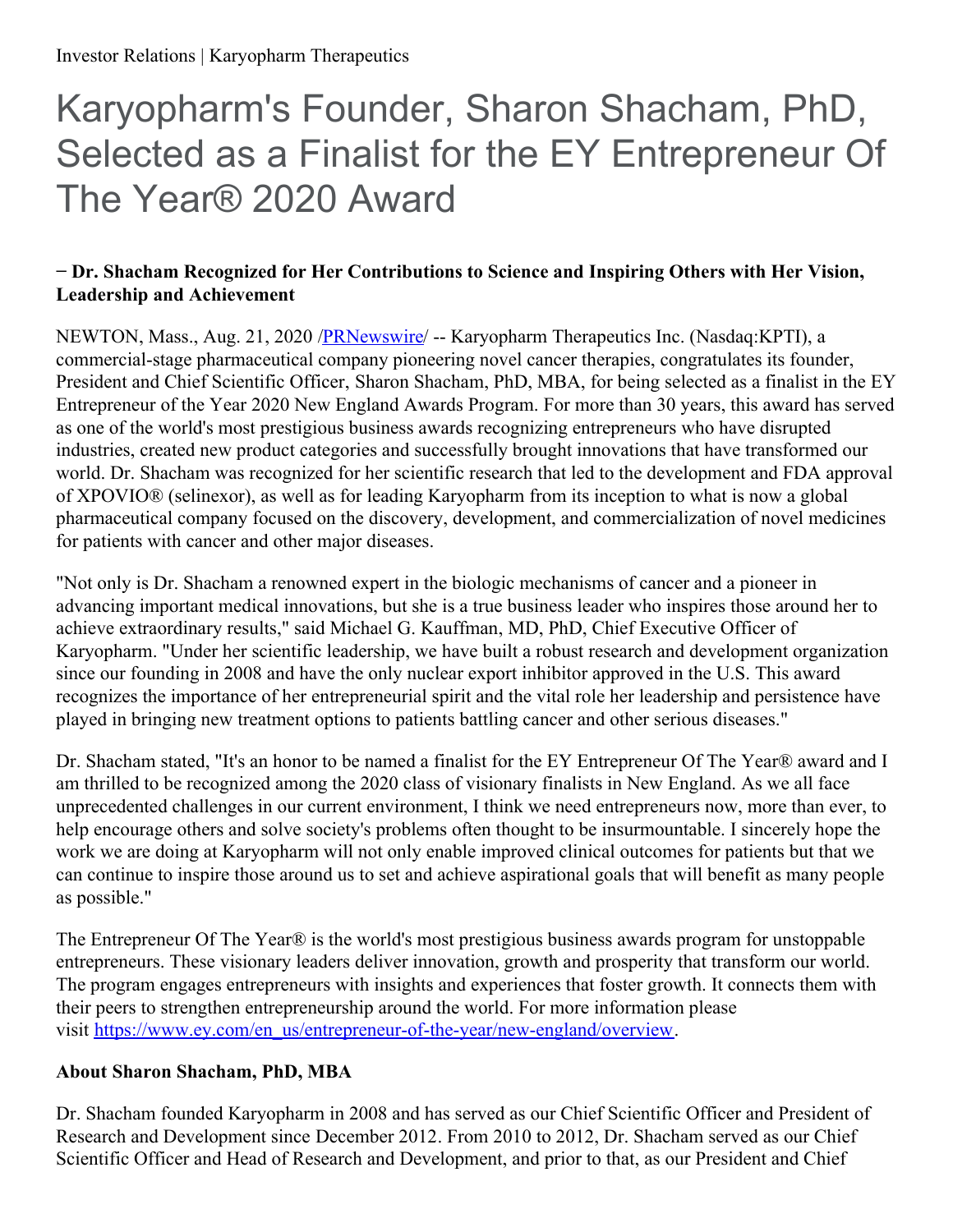Executive Officer. Dr. Shacham has led our scientific progress since inception.

Prior to joining Karyopharm, Dr. Shacham served as Senior Vice President of Drug Development at Epix Pharmaceuticals, Inc., and Director, Algorithm and Software Development at Predix Pharmaceuticals Inc., which merged into Epix Pharmaceuticals in 2006, and where she led the company's efforts in GPCR modeling, computational chemistry, lead optimization and development of clinical trials.

Dr. Shacham holds a Bachelor of Science in Chemistry, along with a Doctor of Philosophy in Biophysical Chemistry and a Master of Business of Administration from Tel Aviv University.

## **About XPOVIO® (selinexor)**

XPOVIO is a first-in-class, oral Selective Inhibitor of Nuclear Export (SINE) compound. XPOVIO functions by selectively binding to and inhibiting the nuclear export protein exportin 1 (XPO1, also called CRM1). XPOVIO blocks the nuclear export of tumor suppressor, growth regulatory and anti-inflammatory proteins, leading to accumulation of these proteins in the nucleus and enhancing their anti-cancer activity in the cell. The forced nuclear retention of these proteins can counteract a multitude of the oncogenic pathways that, unchecked, allow cancer cells with severe DNA damage to continue to grow and divide in an unrestrained fashion. Karyopharm received accelerated U.S. Food and Drug Administration (FDA) approval of XPOVIO in July 2019 in combination with dexamethasone for the treatment of adult patients with relapsed refractory multiple myeloma (RRMM) who have received at least four prior therapies and whose disease is refractory to at least two proteasome inhibitors, at least two immunomodulatory agents, and an anti-CD38 monoclonal antibody. Karyopharm has also submitted a Marketing Authorization Application (MAA) to the European Medicines Agency (EMA) with a request for conditional approval of selinexor in this same RRMM indication. Karyopharm's supplemental New Drug Application (sNDA) requesting an expansion of its current indication to include the treatment for patients with multiple myeloma after at least one prior line of therapy has been accepted for filing by the FDA. In June 2020, Karyopharm received accelerated FDA approval of XPOVIO for its second indication in adult patients with relapsed or refractory diffuse large B-cell lymphoma (DLBCL), not otherwise specified, including DLBCL arising from follicular lymphoma, after at least 2 lines of systemic therapy. Selinexor is also being evaluated in several other mid-and later-phase clinical trials across multiple cancer indications, including as a potential backbone therapy in combination with approved myeloma therapies (STOMP), in liposarcoma (SEAL) and in endometrial cancer (SIENDO), among others. Additional Phase 1, Phase 2 and Phase 3 studies are ongoing or currently planned, including multiple studies in combination with approved therapies in a variety of tumor types to further inform Karyopharm's clinical development priorities for selinexor. Additional clinical trial information for selinexor is available at [www.clinicaltrials.gov](https://c212.net/c/link/?t=0&l=en&o=2892978-1&h=648050595&u=http%3A%2F%2Fwww.clinicaltrials.gov%2F&a=www.clinicaltrials.gov).

#### **About Karyopharm Therapeutics**

Karyopharm Therapeutics Inc. (Nasdaq: KPTI) is a commercial-stage pharmaceutical company pioneering novel cancer therapies and dedicated to the discovery, development, and commercialization of novel first-inclass drugs directed against nuclear export and related targets for the treatment of cancer and other major diseases. Karyopharm's Selective Inhibitor of Nuclear Export (SINE) compounds function by binding with and inhibiting the nuclear export protein XPO1 (or CRM1). Karyopharm's lead compound, XPOVIO® (selinexor), received accelerated approval from the U.S. Food and Drug Administration (FDA) in July 2019 in combination with dexamethasone as a treatment for patients with heavily pretreated multiple myeloma. In June 2020, XPOVIO was approved by the FDA as a treatment for patients with relapsed or refractory diffuse large B-cell lymphoma. A Marketing Authorization Application for selinexor for patients with heavily pretreated multiple myeloma is also currently under review by the European Medicines Agency. In addition to single-agent and combination activity against a variety of human cancers, SINE compounds have also shown biological activity in models of neurodegeneration, inflammation, autoimmune disease, certain viruses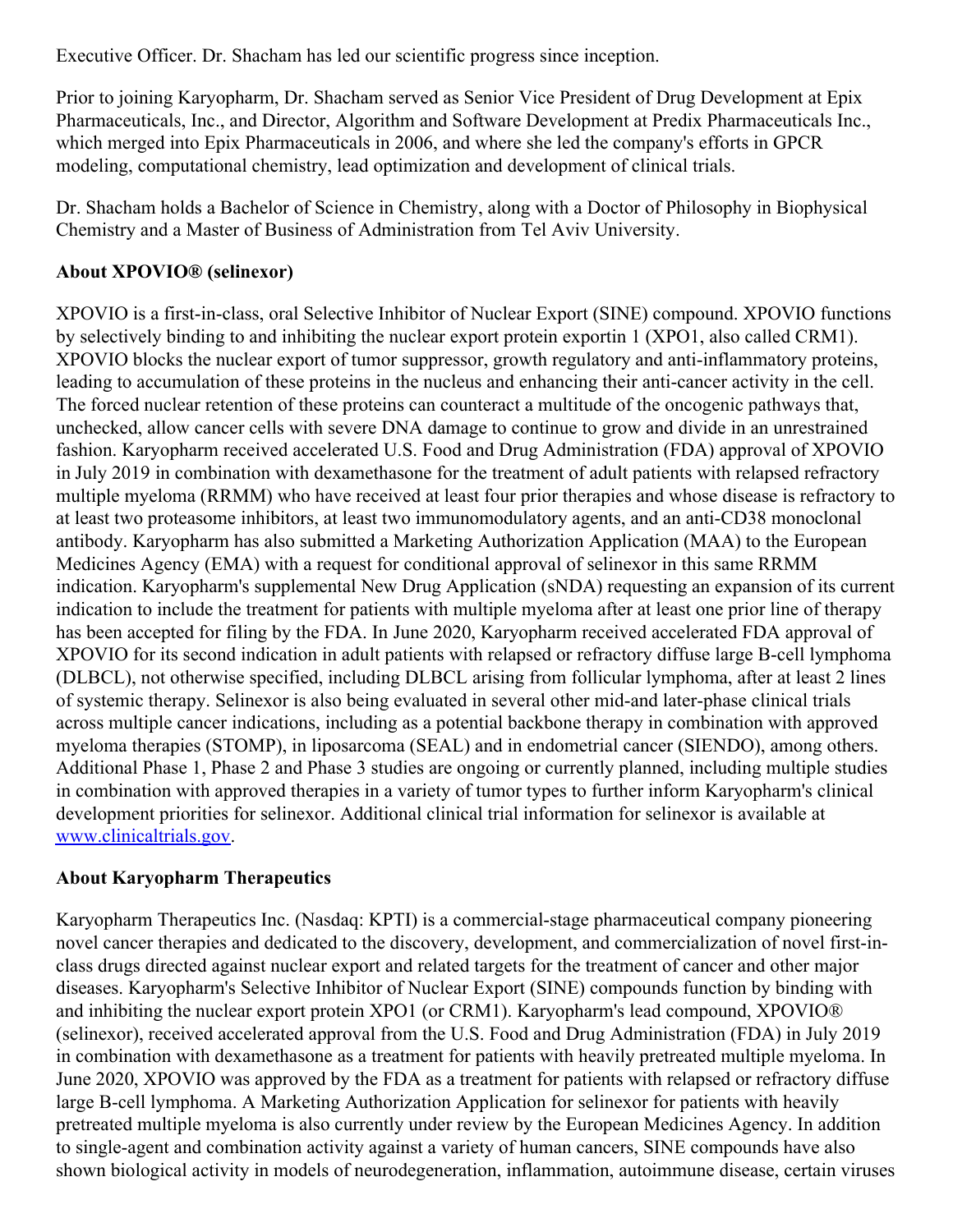and wound-healing. Karyopharm has several investigational programs in clinical or preclinical development. For more information, please visit **[www.karyopharm.com](https://c212.net/c/link/?t=0&l=en&o=2892978-1&h=41363345&u=http%3A%2F%2Fwww.karyopharm.com%2F&a=www.karyopharm.com).**

#### **Forward-Looking Statements**

This press release contains forward-looking statements within the meaning of The Private Securities Litigation Reform Act of 1995. Such forward-looking statements include those regarding Karyopharm's expectations and plans relating to the global development and commercialization of XPOVIO. Such statements are subject to numerous important factors, risks and uncertainties, many of which are beyond Karyopharm's control, that may cause actual events or results to differ materially from Karyopharm's current expectations. For example, there can be no guarantee that Karyopharm will successfully commercialize XPOVIO; that regulators will agree that selinexor qualifies for conditional approval in the E.U. as a result of data from the STORM study or confirmatory approval in the U.S. or EU based on the BOSTON study in patients with relapsed or refractory multiple myeloma; or that any of Karyopharm's drug candidates, including selinexor, will successfully complete necessary clinical development phases or that development of any of Karyopharm's drug candidates will continue. Further, there can be no guarantee that any positive developments in the development or commercialization of Karyopharm's drug candidate portfolio will result in stock price appreciation. Management's expectations and, therefore, any forward-looking statements in this press release could also be affected by risks and uncertainties relating to a number of other factors, including the following: the risk that the COVID-19 pandemic could disrupt Karyopharm's business more severely than it currently anticipates, including by negatively impacting sales of XPOVIO, interrupting or delaying research and development efforts, impacting the ability to procure sufficient supply for the development and commercialization of selinexor or other product candidates, delaying ongoing or planned clinical trials, impeding the execution of business plans, planned regulatory milestones and timelines, or inconveniencing patients; the adoption of XPOVIO in the commercial marketplace, the timing and costs involved in commercializing XPOVIO or any of Karyopharm's drug candidates that receive regulatory approval; the ability to retain regulatory approval of XPOVIO or any of Karyopharm's drug candidates that receive regulatory approval; Karyopharm's results of clinical trials and preclinical studies, including subsequent analysis of existing data and new data received from ongoing and future studies; the content and timing of decisions made by the U.S. Food and Drug Administration and other regulatory authorities, investigational review boards at clinical trial sites and publication review bodies, including with respect to the need for additional clinical studies; the ability of Karyopharm or its third party collaborators or successors in interest to fully perform their respective obligations under the applicable agreement and the potential future financial implications of such agreement; Karyopharm's ability to obtain and maintain requisite regulatory approvals and to enroll patients in its clinical trials; unplanned cash requirements and expenditures; development of drug candidates by Karyopharm's competitors for diseases in which Karyopharm is currently developing its drug candidates; and Karyopharm's ability to obtain, maintain and enforce patent and other intellectual property protection for any drug candidates it is developing. These and other risks are described under the caption "Risk Factors" in Karyopharm's Quarterly Report on Form 10-Q for the quarter ended June 30, 2020, which was filed with the Securities and Exchange Commission (SEC) on August 4, 2020, and in other filings that Karyopharm may make with the SEC in the future. Any forward-looking statements contained in this press release speak only as of the date hereof, and, except as required by law, Karyopharm expressly disclaims any obligation to update any forward-looking statements, whether as a result of new information, future events or otherwise.

Velcade® is a registered trademark of Takeda Pharmaceutical Company Limited.

SOURCE Karyopharm Therapeutics Inc.

For further information: Investors: Karyopharm Therapeutics Inc. Ian Karp, Senior Vice President, Investor and Public Relations, 857-297-2241 | ikarp@karyopharm.com; Media: FTI Consulting Simona